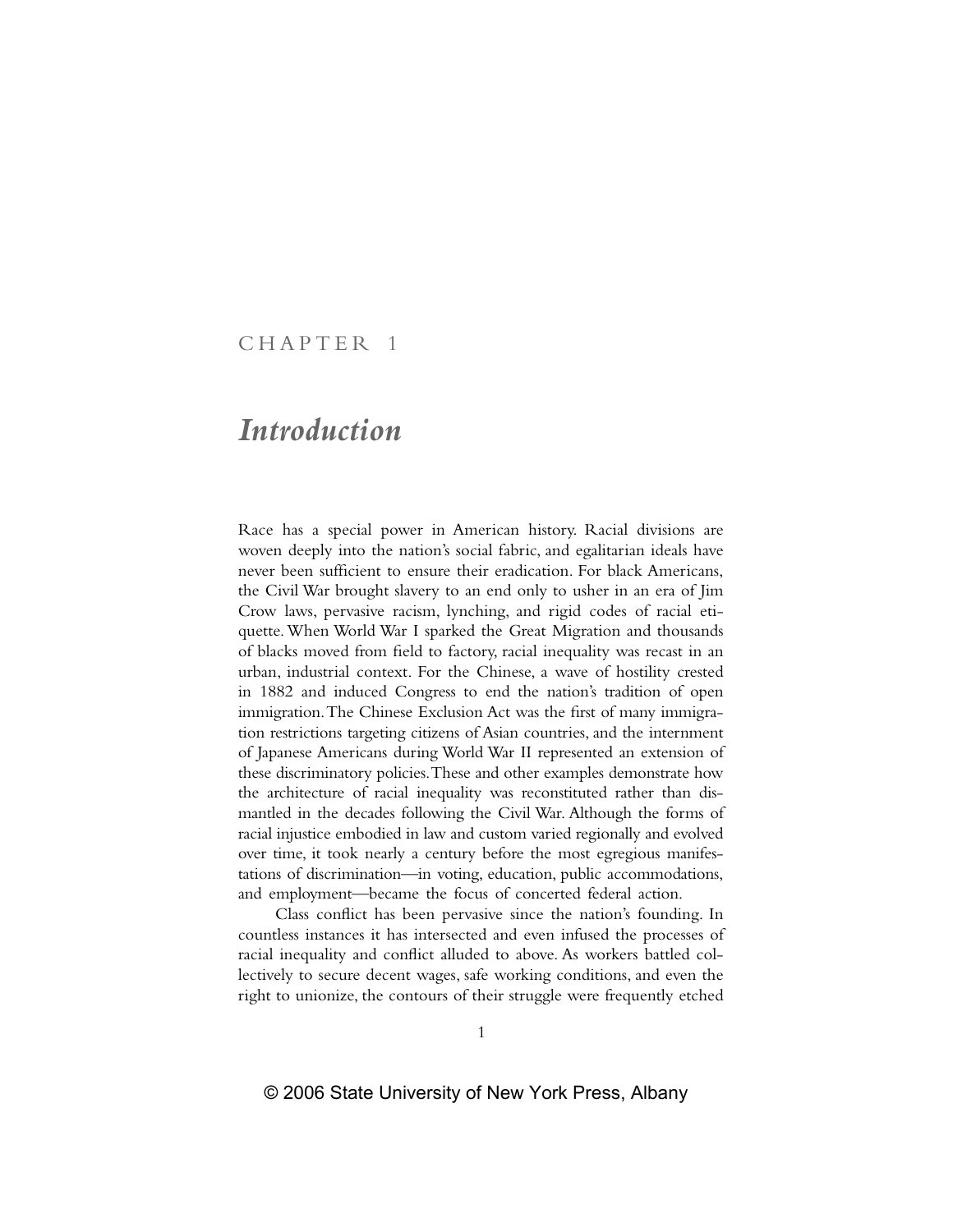in racial terms. Eligibility for union membership often stopped at the color line, which was particularly true in the nineteenth century, during the Progressive Era, and into the 1930s. As the labor movement gained ground during the New Deal years and beyond, its membership policies became increasingly progressive, but in practice, unions continued to reinforce white privilege. Given the historical salience of race and class prior to the Civil Rights Movement, when were people able to pursue common objectives across racial lines? How did different groups balance the frequently competing imperatives of class and racial identity? What factors promoted interracial cooperation, and what are the implications for improving race relations in the future?

This book examines how race influenced the trajectory of the American labor movement between the 1850s and the 1950s, a period that witnessed profound changes in work, labor markets, and politics. Cycles of discrimination, hostility, and distrust shaped race relations among U.S. workers. Even as workers confronted employers demanding better wages and working conditions, racial antagonism often divided workers' interests and loyalties. There were, however, rare moments during which cooperation and coordinated action replaced racial animus. Despite palpable legacies of racial conflict and discrimination, workers were occasionally able to forge interracial coalitions, often as class conflict escalated. Though they were generally limited or fleeting, there is much to be learned from instances of solidarity. This book considers how and why those moments emerged.

## GENERAL THEORETICAL QUESTIONS

A unified theory of race relations should explain both conflict and solidarity, the Janus faces of racial interaction. But the lure of drama in history and the analytical separation of topics in sociology have compartmentalized theorizing about these countervailing processes. Interracial conflict, particularly between black and white workers, has long been a source of working-class division, but its impact and prevalence has obscured instances of interracial solidarity in historical research. Because racial divisions have been significant for the failure of particular strikes, sociological analyses have also been overly focused on racial conflict. As a result, theories of ethnic and racial antagonism fail to explain why and when workers overcome an environment of racism to achieve stable, interracial unionism.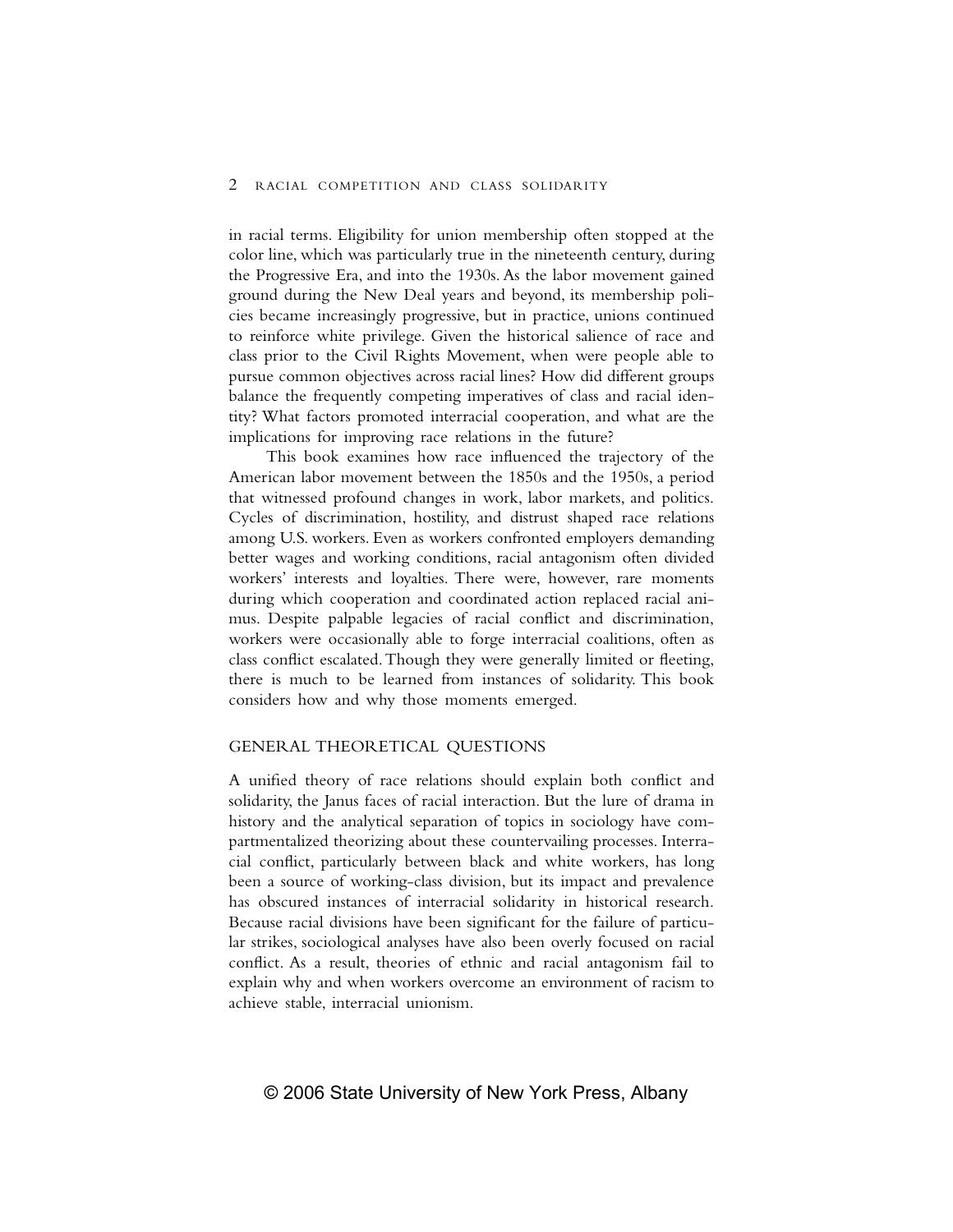General theories of racial competition, including the split labor market variant that informs our analysis, reflect this conceptual underdevelopment (Bonacich 1972; Wilson 1978; Marks 1981; Boswell 1986). The split labor market approach analyzes how workers' wages, resources, and motives are linked to ethnicity and race (we focus exclusively on race). As racial groups' labor market positions become more divergent, the potential for competition and conflict increases. The theory has helped to explain how and why workers' labor market positions may be influenced by race, and in turn, how these differences affect the dynamics of job competition and union organizing (see Bonacich 1975, 1976; Bonacich and Cheng 1984; Hilton 1979; Christiansen 1979; Makabe 1981; Boswell 1986; Peled and Shafir 1987). However, split labor market research has focused on minority strikebreaking and subsequent racial antagonism, and sojourning migration was central to the explanation.<sup>1</sup> Seldom have split labor market studies concentrated on solidarity (Brown and Boswell 1995), and few studies have compared cases (Boswell and Jorjani 1988) to assess the factors that contribute to strikebreaking versus solidarity.

Given the accumulation of separate case studies, a comparative approach to split labor markets is long overdue. This study examines solidarity versus strikebreaking by comparing cases of union organizing drives in particular industries. Because our goal is not merely to demonstrate the theory but to expand and refine it, we address a number of specific issues and questions about the theory in the next chapter. We do not argue that class and race may *only* intersect in labor market configurations. Split labor market theory takes a preexisting level of racism as an historical given. For all our cases, noneconomic factors as well as labor market considerations influenced interracial dynamics among workers (see Frederickson 2002). However, we also duly note where, and under what conditions, workers have been active agents in the construction of racism, rather than solely focusing on the results of white worker "privilege" (Roediger 1991, p. 10, 1994). As Sugrue (1996, p. 393) suggests, we seek to identify the reasons white workers draw on racist ideologies in one situation and pursue interracial solidarity in another. Our goal is to explain why and when racism may appear to be a rational response to competition and conflict. We do not discount the ideological or cultural salience of "felt" racism. Racial attitudes are resilient and may transcend processes of urbanization, bureaucratization, industrialization, or political mobilization (Allen 1994; Hill 1968, 1996,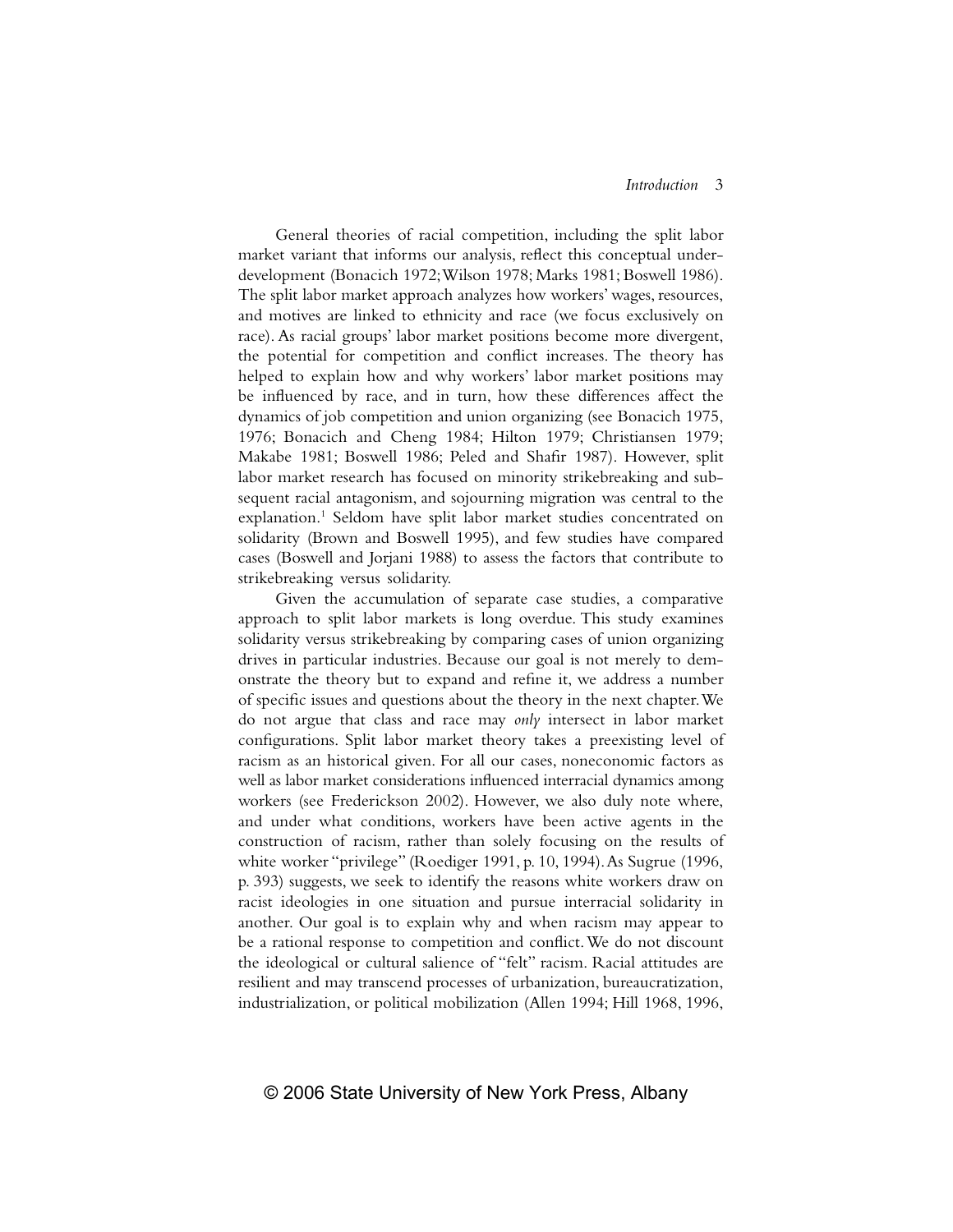1998; Goldfield 1997; Lamont 2000). At the same time, however, our work considers class formation and class struggle to be mechanisms through which racial competition and racism are created, regenerated, and maintained (Greenberg 1980; Saxton 1990).

We acknowledge that the experience and meaning of "solidarity" are not necessarily simple or straightforward. Workers may join interracial unions without ever feeling solidarity across racial lines, much less becoming integrated in their families and friendships. Rank and file workers often hold racist beliefs, yet still decide to support interracial organizing and integrated unions because it is in their interests. And, union organizations may actively support interracial solidarity, even if their members do not. We would argue that interracial unions are necessary for class solidarity; they break cycles of racial competition and conflict. By evening labor costs and thus narrowing the racial split in the labor market, interracial alliances offer an alternative to competition.

Split labor market theory focuses specifically on minority motives and the degree to which political resources (e.g., rights of citizenship and electoral representation) and economic resources (e.g., wages and living expenses) converge in the labor market. A divergence in political and economic resources between racial groups increases the likelihood of minority strikebreaking; sojourners or other highly mobile minorities will be especially difficult to organize. Does the logic of competition apply in the converse? As articulated by Bonacich and others, the unstated assumption of past research is that the absence of a split labor market explains interracial solidarity. This assumption results in part from the primacy of sojourning migration in the theory. Bonacich (1972, 1975, 1976), Wilson (1978), and others fail to consider instances when minority strikebreaking took place without sojourning. Is it the case, then, that interracial solidarity is most likely when few minority workers are sojourners? Or, is sojourning secondary to other factors? Past research has not explored whether other factors are necessary for interracial union solidarity aside from an absence of sojourning. In addition, the effects of sojourning migration (or its equivalent) need to be untangled from other important political and ideological factors that condition labor relations. For instance, repression by the militia raises the costs of labor activity, legislation can empower workers by granting them new rights, employer benevolence may increase workers' loyalty, and racially progressive union policies can be important for bridging racial divisions. We examine the impact of state repression and legisla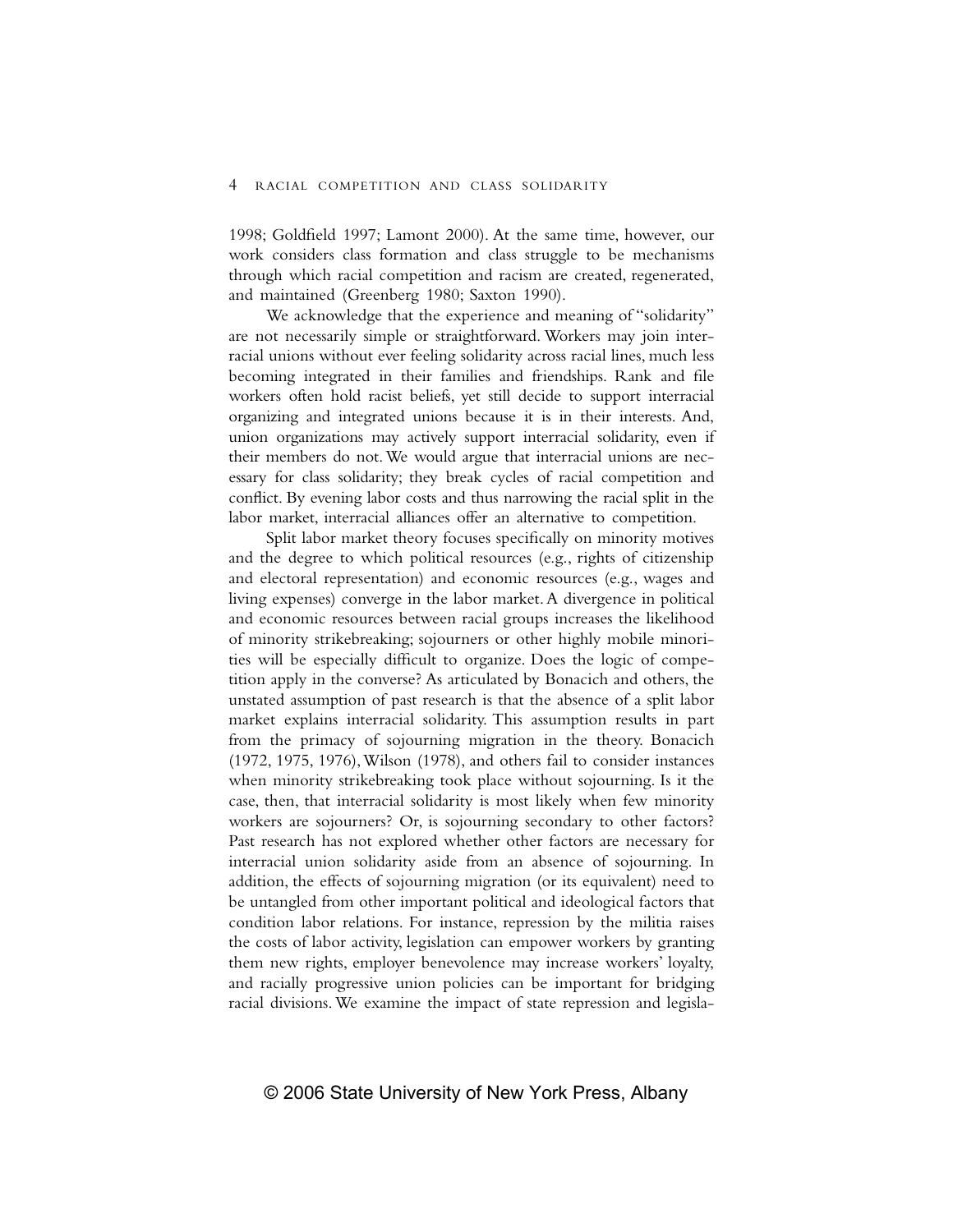tion on union efficacy and the institutionalization of racial ideologies in the form of employer paternalism and union policies.

We explain these factors in detail in the next chapter, but here we should mention several additional questions that we will address in the course of the book. First, when do dominant workers and unions actively discriminate against racial minorities? Racial prejudice and individual acts of discrimination were common, but large-scale racial conflict came in waves, with only scattered events interceding. Explaining when racial antagonism flares has been a standard focus of split labor market analysis, which, we will see, applies here as well, but what factors led dominant unions to pursue strategies of interracial solidarity? We examine the circumstances that led union leaders to institutionalize strategies of interracial organizing in specific cases. Unlike craft unions that can limit membership to skilled workers, industrial unions attempted to organize the entire work force, including less skilled labor that could be replaced by excluded minorities. Industrial unions typically included statements affirming nondiscrimination, yet they often did little to counter discrimination and some faced strikebreaking by minorities. In spite of the obvious benefits, labor leaders repeatedly encountered difficulty in forging interracial coalitions. The exceptions were often radical, short-lived unions, such as the Industrial Workers of the World or the National Miners Union. Consistent success, we will find, came from tactical innovations in organizing, driven by past failures, and copied from defunct radical unions. What they literally called a "formula" of protoaffirmative action proved necessary (although not sufficient) for success. This formula remains a guide for organizing today.

We must ask not only when do white workers pursue racial inclusion, but also when do minority workers look past white racism to join in class solidarity? If the "formula" was not sufficient, why did it fail? Many of the same variables that encourage white workers to support unions also condition the extent of allegiance among racial minorities. We will also identify particular sources of minority participation, such as labor costs, stable residence in a community, and relations with employers. And in a final twist, while our theories assume that minority solidarity with dominant workers would enhance the prospects of union victory, we must explain the case of postwar southern textiles, where an inclusive union met with defeat.

A final question is, When do employers discriminate? Racial competition theories posit a relatively passive role for employers, who will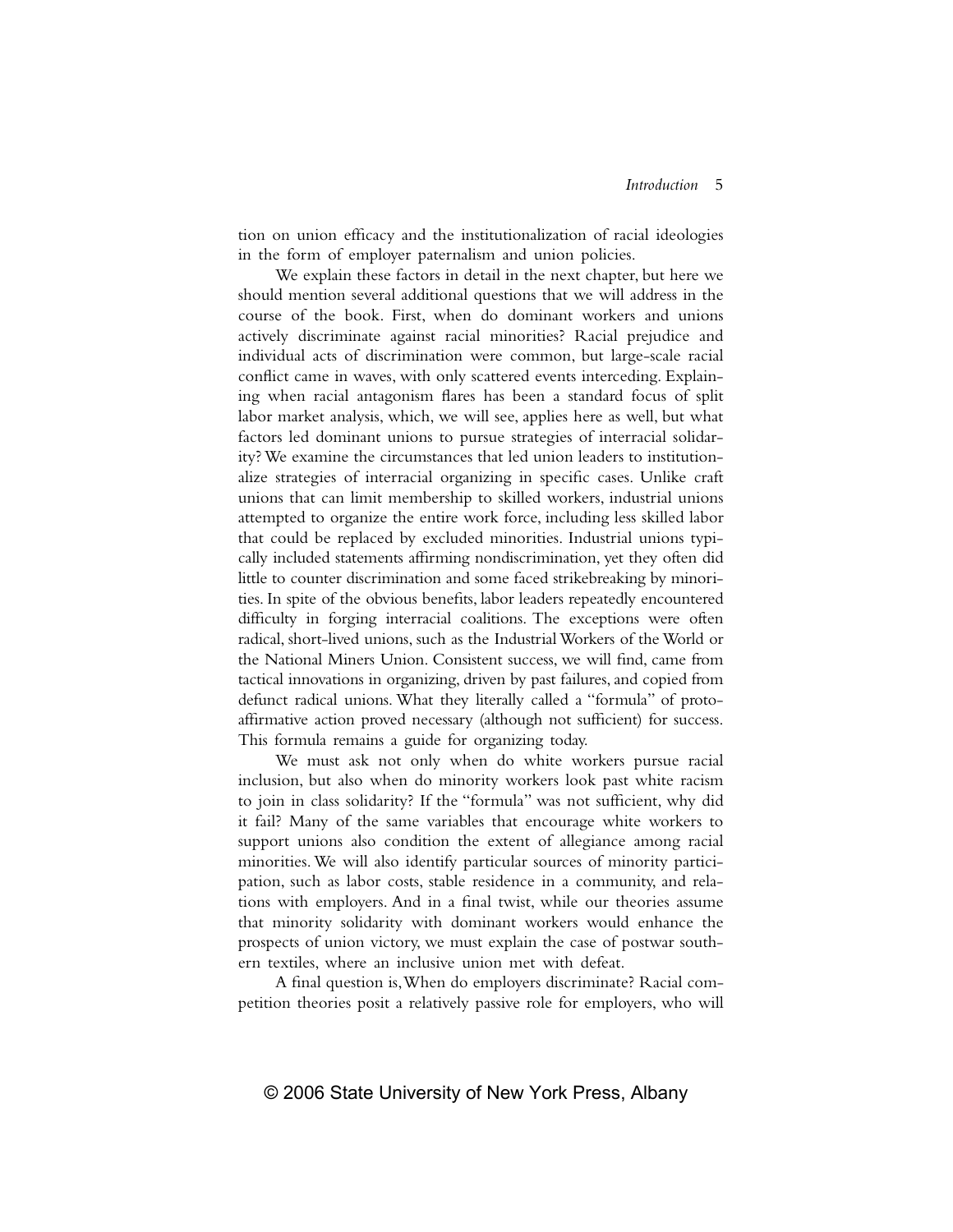#### 6 RACIAL COMPETITION AND CLASS SOLIDARITY

hire the cheapest workers possible (holding skill constant) to minimize labor costs. In this view, employers do not discriminate or consciously maintain a reserve army of minority labor. Employers may be racist, but those who discriminate would have to pay higher wages and have fewer workers to choose from, especially during a strike. Past versions of the theory consider discrimination in the workplace solely as the outgrowth of intra-class struggles between dominant and minority labor. However, it is clear that in some of our cases employers did actively engage in discriminatory policies. In the later chapters, we address how and when employers discriminated and how they avoided the costs of their racism.

### JUSTIFICATION OF CASES

"If the new Committee for Industrial Organization follows the pattern of the United Mine Workers of America—and there seems no reason to doubt that it will—in the matter of the color line in labor, then Negro workers ought to flock to the CIO unhesitatingly, for the UMW are known far and wide for their absolute equality, regardless of color" (*Crisis* 1936, quoted in Foner and Lewis 1981, p. 339). In the 1930s, leaders of the United Mine Workers of America (UMW) and the Congress of Industrial Organizations (CIO) took a number of unprecedented steps to recruit black workers. In so doing, they earned this extraordinary endorsement in the NAACP's publication *Crisis*. A series of political and economic factors converged that made such a strategy plausible and effective. Having learned from successes and failures in other organizing drives, industrial union leaders understood the special circumstances of the 1930s.

"The President wants you to join the union!" In 1933 John L. Lewis urged mineworkers through the narrow window of political opportunity provided by the Roosevelt administration's ambivalent backing of industrial labor. In the case of bituminous coal mining, the New Deal's support went beyond the symbolic encouragement that the National Industrial Recovery Act signified to workers in most industries. At the same time, black out-migration from the South abated during the Depression, which helped to stabilize the workforce, and more significantly, aligned interests among black and white mineworkers who increasingly shared dissatisfaction with their treatment at the hands of coal operators.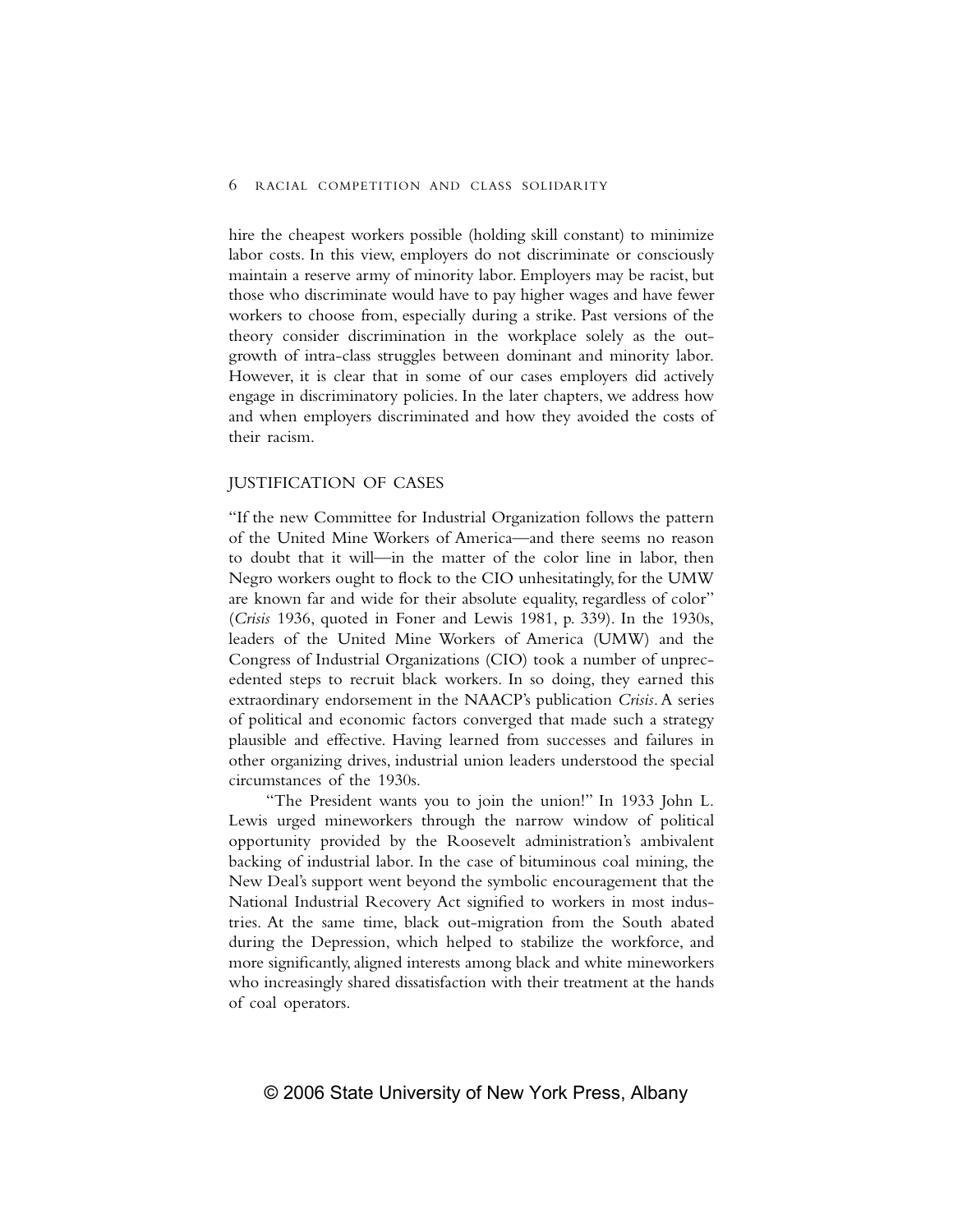As the circumstances changed, the UMW, led by Lewis, adopted bold new organizing strategies that were specifically oriented toward the recruitment of black mineworkers. For more than a decade the use of black strikebreakers had consistently undermined organizing efforts and reproduced interracial worker antagonism. Thus, the UMW's new tactics, which were borrowed from the more radical but marginal National Miners Union, signified a turning point in the industrial union movement. As "the last hired, first fired," black mineworkers harbored no particular loyalty to coal operators, but a decade of empty rhetoric and racist hostility on the part of white-dominated unions had generated distrust on that front as well.

The crucial tactical innovation was the integration of black unionists into the leadership structure of local unions. According to the "miners' formula," a forerunner to affirmative action, the unions systematically used black organizers and union executives to convince black workers of their sincerity (Nyden 1977). After a long organizing drive throughout the summer of 1933, the UMW won recognition and favorable contracts in the fall of that year, and thereby provided the inspiration and strategic template for interracial organizing campaigns of industrial workers throughout the decade. Confronting similarly difficult challenges and unlikely odds, steel and auto workers subsequently employed variants of the strategy and met with comparable success.

Each of these cases is part of a larger narrative linked to the history of the Congress of Industrial Organizations. CIO unions in all three industries overcame both white racism and black strikebreaking to forge a stable interracial solidarity based on the common interests of workers. This narrative encompasses six union drives, two each in the coal, steel, and auto industries. The first drive for each union was defeated in part because of racial division. The second drive was won in equal proportion because the union institutionalized its rhetoric about racial equality in the miners' formula (Foner 1974, p. 218; Brueggemann and Boswell 1998). The formula worked. However exaggerated the NAACP's favorable assessment of the CIO in 1936, those original industrial unions remain today among the country's most integrated institutions and most powerful advocates for racial equality and common class interests.

Powerful and ruthless employers, indifferent or hostile government, deep-seated interracial antagonism, and material vulnerability among workers in the coal, steel, and auto industries made these successes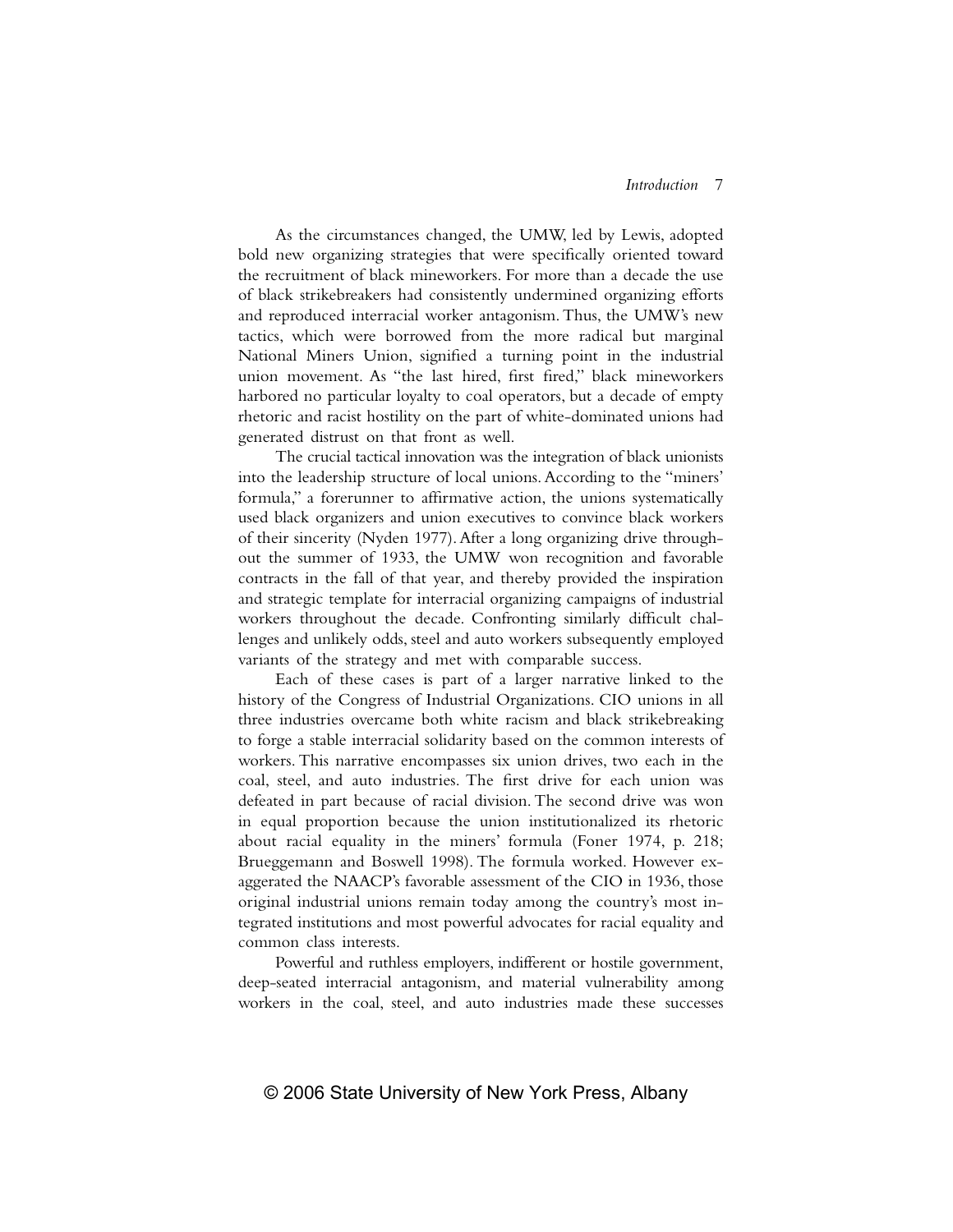extraordinary. These cases stand in stark contrast to the more typical instances of interracial hostility that characterize much of American labor history. In 1869, for example, some four hundred white silver miners in Comstock, Nevada, attacked Chinese workers and ran them out of the district. The miners, all men and all white, feared that the mine owners would hire the Chinese workers, who would soon be laid off from the nearly complete railway. In an area of the country where just about everybody was from some place else, they considered the Chinese permanent foreigners. And in a time when unions were rare, racist antagonism against the Chinese united the miners like nothing before. The white miners knew that Chinese wages were one-third their own. They also knew that those low wages were worth a fortune in China, where most of the sojourning Chinese would soon return. Miners, however, were hard to replace and they were fierce about sticking together. No Chinese worked underground in Comstock (Lingenfelter 1974, pp. 114–16).

"The Great Steel Strike" of 1919 produced similar results but under different circumstances. As had been the case decades earlier with Chinese workers on the West Coast, this is a story of minority migrants, this time poor southern blacks seeking a better life, pitted against dominant unions trying to prevent a decline in their wages. But in this strike, strategies of both exclusion and integration failed. Although some union locals actively encouraged black membership, most discriminated. Northern industrial labor markets were swelled by returning American soldiers and thousands of blacks who sought refuge from the poverty and racial oppression of the South. In this context, most blacks allied themselves with employers rather than support a strike led by the craftoriented and generally conservative American Federation of Labor (AFL). The widespread use of black strikebreakers from the South helped defeat the union, and ongoing racial antagonism weakened the labor movement for more than a decade.

Move forward in history to 1948 and we find a dramatically different set of actions and results: minorities support the union while white workers defect; the union preaches integration and the employers practice discrimination. While all involved were citizens and none were sojourning migrants, none of this prevented one of the biggest defeats in U.S. labor history. The union in that case was the CIO itself, which launched "Operation Dixie," the biggest drive to date, to organize the textiles and other industries of the modernizing "New South." The minorities were poor southern blacks who "blessed the CIO" for what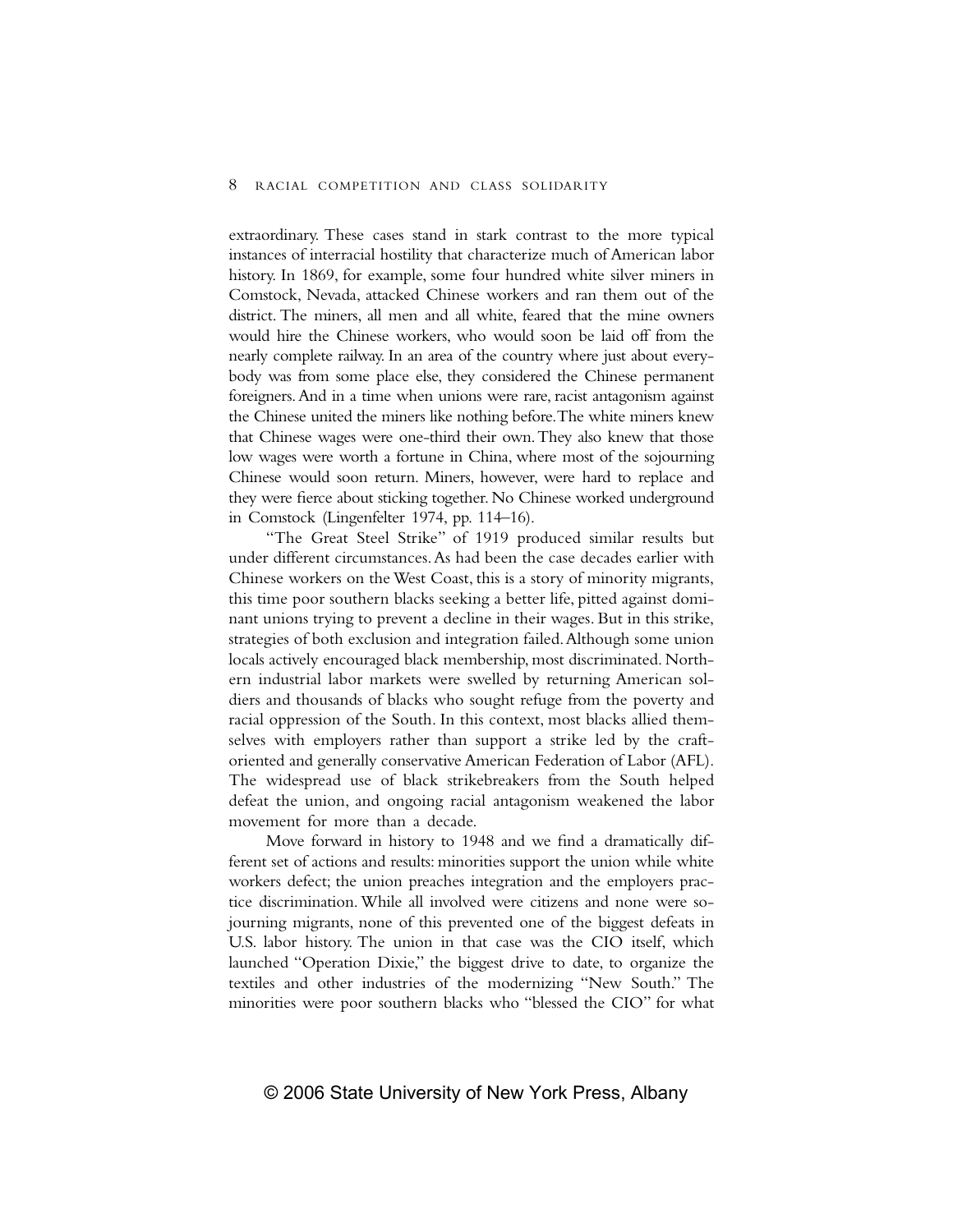it could bring. The dominant workers were poor southern whites who blessed their employers for what they had (Griffith 1988; Goldfield 1994).

Although they comprised different sets of historical circumstances, the cases of Comstock, the Great Steel Strike, and Operation Dixie are similar in their outcomes, all of which provide a striking contrast to the more unusual CIO drives of the 1930s. The historical rarity of cases that parallel the progressivism of the New Deal–era industrial drives partly accounts for the neglect of interracial solidarity in theories dealing with race and collective action. However, the comparison of multiple cases is the key to understanding the range of labor outcomes that obtained prior to the Civil Rights Movement. The success of the early CIO efforts reflects the effectiveness of specifically defined affirmative action programs in combination with other favorable conditions. Yet because CIO unions subsequently failed to breach racist paternalism in the South, mass unionization remained weak in a region that grew proportionally in terms of jobs, population, and political influence. How best to realize interracial solidarity is still a burning question for the U.S. labor movement and for American society.

Each of these organizing drives deals with a pivotal episode in the history of race and labor relations. We use these cases to test deductive propositions and to construct inductive generalizations for a competition theory of racial conflict and class solidarity.

# SCOPE CONDITIONS

In subsequent chapters, we examine the patterns of race relations that accompanied nine individual labor organizing drives and associated strikes from 1869 to 1952 in U.S. history. The cases are bracketed, more or less, by the Civil War and the Civil Rights Movement, each of which brought a qualitative shift in race relations. The choice of scope conditions is always theoretically significant. Our choice is relevant for two theoretical reasons, one historical and the other analytical.

Historically, the social structure, political environment, and "takenfor-granted" ideological presumptions of actors start to shift noticeably at the margins of our time period. Delineating the period between such shifts allows for a guileless comparability of cases. Within this time frame, "all else equal" is a relatively unchallenged and reasonable assumption, though some will always assail a scope as too wide. Wilson's (1978) influential book on race relations describes our period as one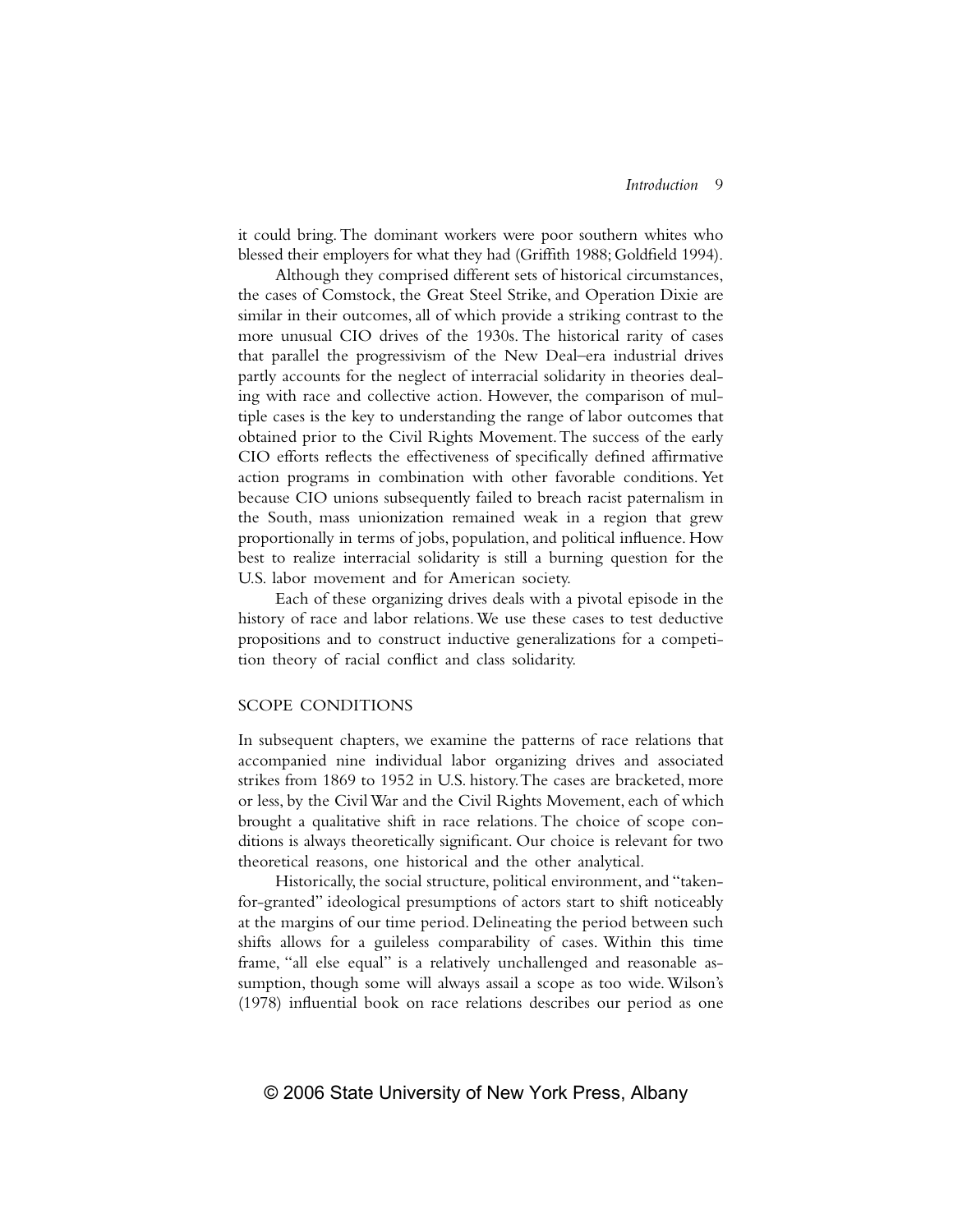where split labor market dynamics are the dominant determinants of race relations, in contrast to caste and class dynamics before and after. For labor relations, the usual turning points are 1881, with the rise of the AFL, and the 1950s, which witnessed the AFL-CIO merger. Relative stability and then decline follow (Goldfield 1987; Foner 1988; Rayback 1966). We are perhaps entering a new period as the current AFL-CIO leadership is trying to revitalize the labor movement, drawing in some ways on lessons of interracial organizing learned during the earlier period. Our relatively early starting point introduces the risk that our first case may not be fully comparable to the others, as mass production had yet to become commonplace. However, we feel that this risk is acceptable given the industrial nature of mining by the 1860s, and, we think, outweighed by the benefits of including the Chinese case.

Each case was selected for its historic impact on the labor movement and race relations. These were pivotal cases, we find, because they provided models that many others followed. We limit the comparison to large and lasting industrial unions so as to focus on racial distinctions that are not heavily confounded with skill differences. Industrial unions were the most powerful and lasting in mining, and we draw three cases from that industry. Discrimination against Chinese immigrants in the western states between 1850–82 reveals the impact of international sojourning migration on racial competition during the origins of the U.S. labor movement. The surge of racial violence by miners in the late 1860s kept Chinese workers out of the underground mines throughout the West. It also contributed to the passage of the 1882 Exclusion Act, which prohibited further Chinese immigration. In addition, such violence aided the resurgence of the pro-exclusion Democratic Party among the white working class (Saxton 1990).

The Great Steel strike of 1919 was one of the largest and most important of a series of post–World War I class conflicts that employers broke by importing black strikebreakers. It was coincident with race riots and other conflicts that established the tenor of race relations in northern industrial centers. The failure of the 1919 steel strike was symbolic of the decline in organized labor that would occur during the 1920s, a decline largely attributable to the political power of employers and owners as well as internal divisions in the ranks of labor. Due to the large-scale migration of rural, southern blacks to the industrial cities of the North, this period initiated a new phase of race relations within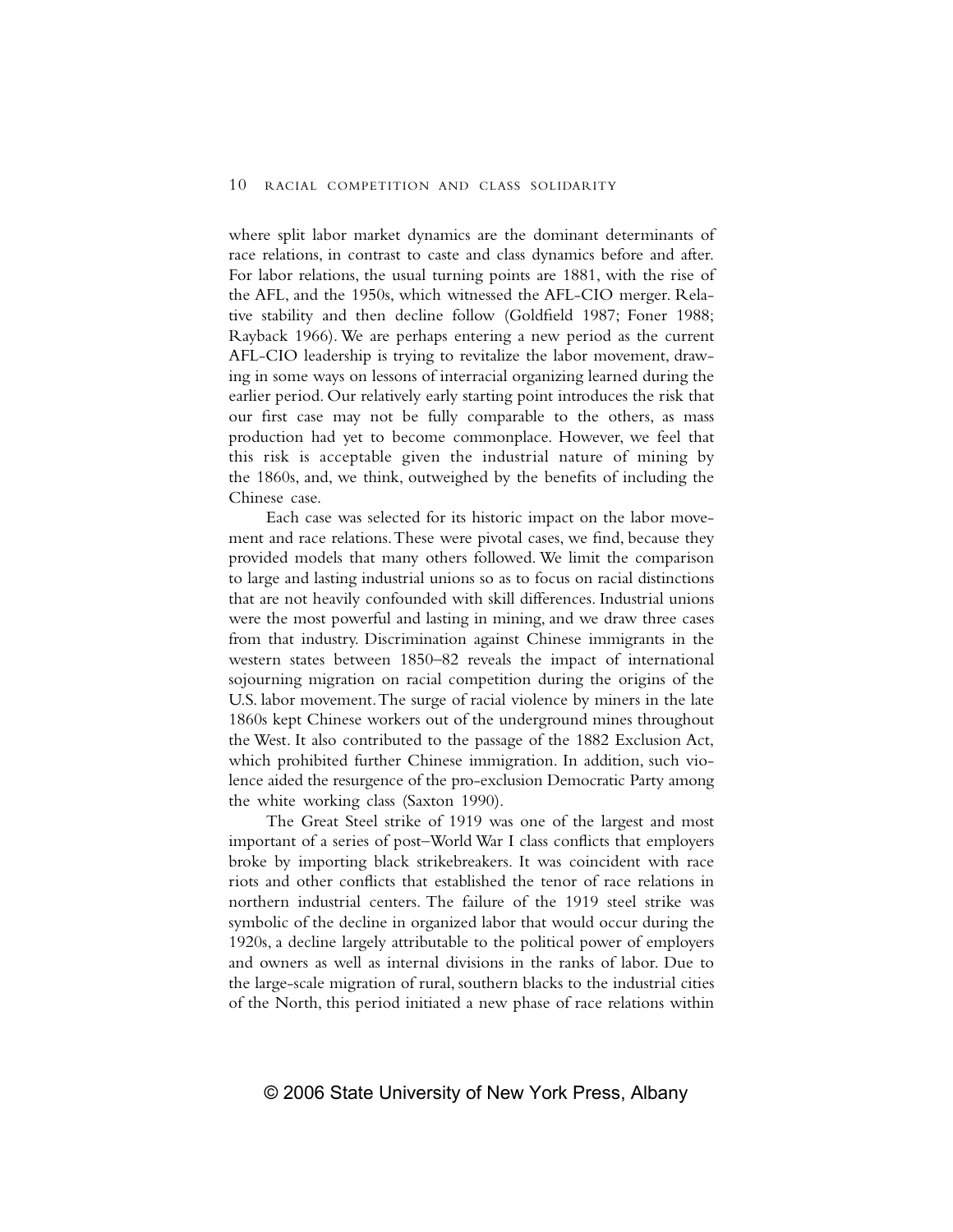the labor movement. Prior to that time, with some exceptions such as the Chinese in California, racial conflict was not woven into the dynamics of labor organizing as blacks were largely confined to southern agriculture.

Perhaps the most obvious cases to include for this study are the mass production organizing drives of the CIO in the 1930s and early 1940s (see Goldfield 1998). After the AFL failed to build an industrial union in the steel industry, the United Mine Workers became the progenitor of the CIO. That the CIO managed to organize across racial lines on a massive scale made possible a union movement that could take advantage of the New Deal and which could muster the resources to support it. As example and as advocate, the CIO unions sparked and fueled nearly every major move toward racial integration thereafter (despite burning less brightly during the early Civil Rights Movement, Draper 1994; Hill 1996).<sup>2</sup>

In the South, industrialization incorporated black labor alongside whites in some cases, notably timber, longshoremen, or coal. There was even successful unionization of blacks and whites by the UMW (and earlier by the Knights of Labor). But textiles, the South's largest industry from 1865 through the 1960s, employed a highly segregated workforce. Whites held the vast majority of operative positions. Blacks, if hired at all, held menial positions and served as an obvious and threatening "reserve army" (McLaurin 1978; Rachleff 1984). This is the industry that counted the most when interracial unionization failed during Operation Dixie, our last case.

The failure of the CIO's Operation Dixie to overcome racial division in the postwar South's dominant industry diminished those gains. The case of Operation Dixie extends our analysis past the end of World War II, into the early 1950s. It illustrates the extent to which labor failed to consolidate the gains made during the New Deal era into lasting and pervasive industrial mobilization. Thus, the failure of Operation Dixie limited future union expansion and greatly contributed to a relative decline that subsequent amelioration of race relations in the South has not reversed (Goldfield 1994). The case also underscores the particular difficulties faced by labor organizers fighting the southern institution of racist paternalism maintained by employers. Especially interesting is that minority workers were more favorably disposed to labor organizing than their white counterparts, who more often sided with their employers.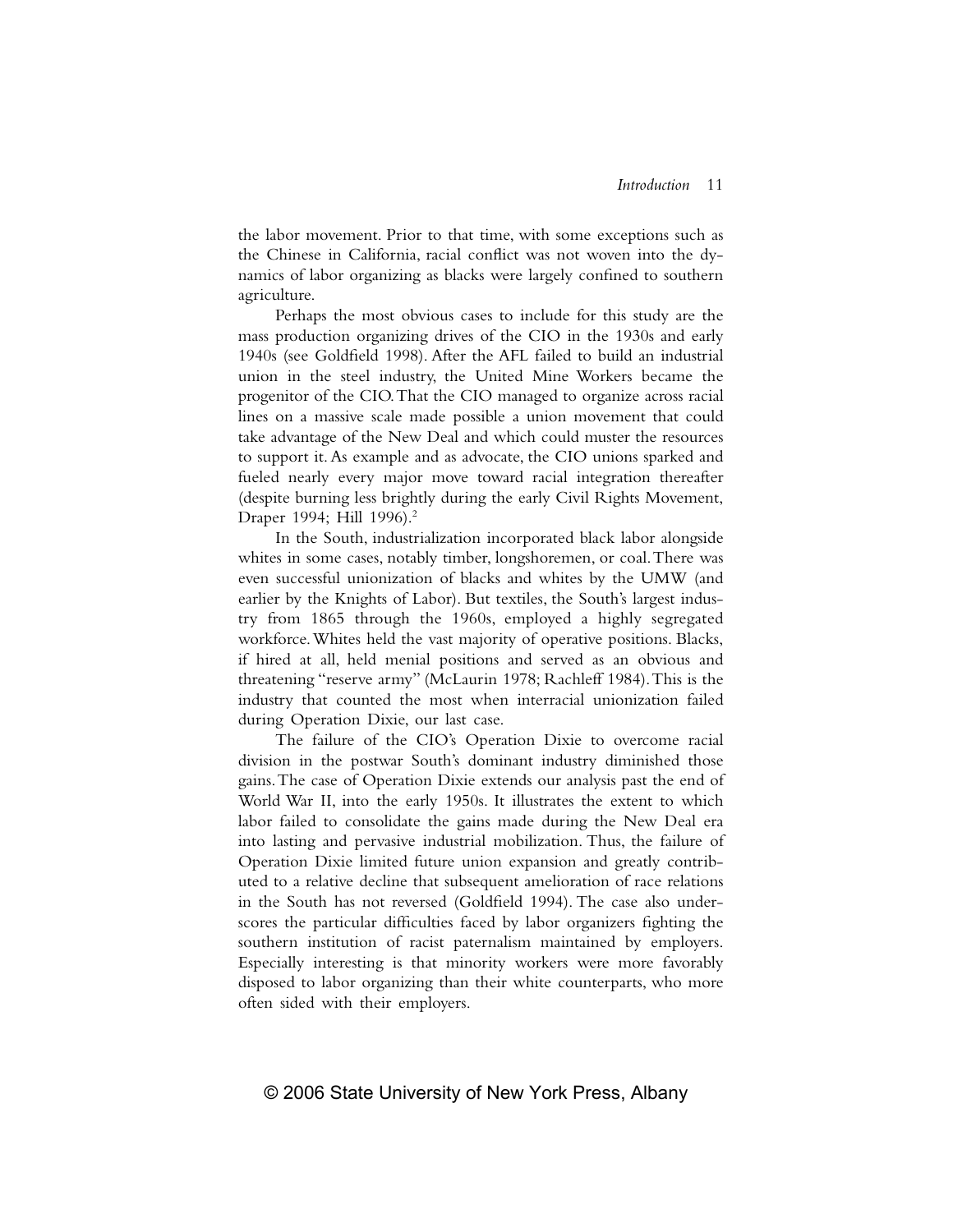# 12 RACIAL COMPETITION AND CLASS SOLIDARITY

Of course, there were many other major events in labor history in which race did not play a central part. Haymarket and Homestead come to mind, as do Pullman, Patterson, and, more recently, PATCO (Gordon 1964, 1978, 1981; Dunbar 1981; Clawson and Clawson 1999). Also left out are short-lived radical unions that achieved interracial solidarity, such as the Industrial Workers of the World, which failed to institutionalize their sometimes spectacular union drives or strikes. Why they failed is a different story than the one we tell here. We also do not examine white ethnic divisions. By focusing on race we largely jump over the period of 1880-1914 when labor relations were heavily shaped by the immense immigration of South and East Europeans, about which there have been numerous excellent studies (Piore 1979; Gutman 1976). After World War I, race, more than white ethnic differences or skill distinctions, was the major division within the working class that impeded industrial union organizing (Northrup 1944). European immigration had fallen off during the war and became tightly regulated thereafter, while deskilling and mechanization had displaced craft labor in mass production. Of course, examples abound of racial conflict outside the labor market, and there are numerous cases where citizens forged interracial solidarity outside of labor unions, especially during the heyday of the Civil Rights Movement. A linear history of race and labor relations could also enumerate many more cases similar to the ones we present here and connect them with intervening narrative. We sacrifice a continuous flow of history in selecting cases, but we contend that the racial conflicts and interracial solidarities examined here epitomize the types of struggles commonly found.

Understanding the historical events surrounding race and labor is the focus of the narrative chapters. We use these narratives for the purposes of building a general theory of racial competition. Analytically, we sought to include critical comparisons, where outcomes differ but determinants are similar in all but one major instance, and crucial tests, where the theory's precepts so obviously apply that explanatory failure would constitute refutation of the model (Eckstein 1979). Despite the historical brackets described above, the period is expansive enough to include exceptions to theoretical expectations and to consider reasonable alternatives. It is also a period where the possibilities are more open and more visible than they would be later. National unions, employers, and other actors had greater leniency to publicly express racist beliefs prior to the successes of the Civil Rights Movement. The conditions and institutions that fostered interracial solidarity—which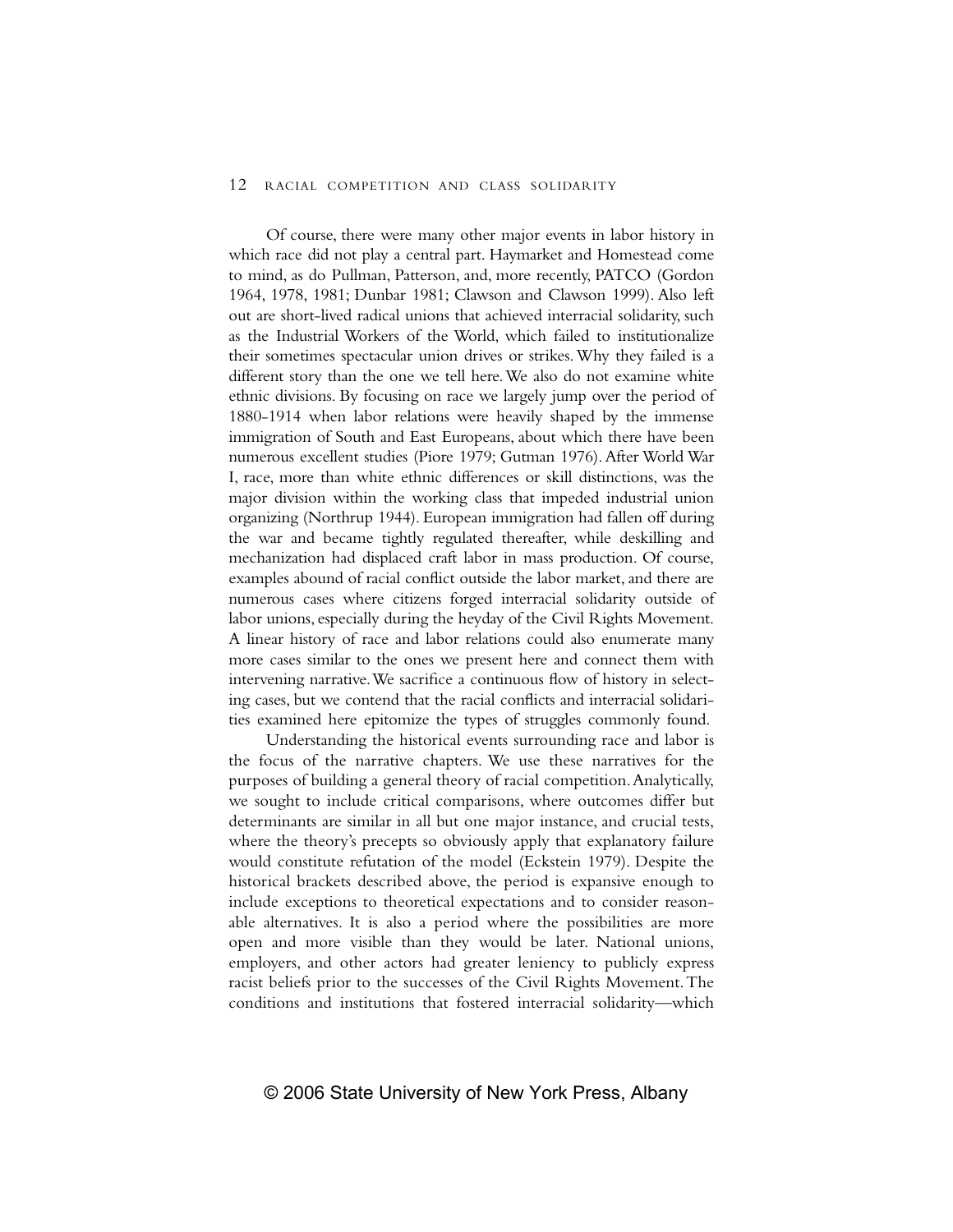constitute one of our major foci—were also in formation. The possibilities for alternatives, such as radical class coalitions or racist fascism, even though unrealized, were also greater during this era than after World War II. This is not to say that more sweeping temporal and/or cross-national comparisons are inappropriate; on the contrary, they will be necessary to further develop the generality of the theory. For this project, however, the scope allows us to obtain our twin goals: narrative explanations of how pivotal events unfolded and comparative analysis of common processes in diverse cases.

Split labor market theory is applicable in each case of industrial organizing as clear racial differences exist in the price of labor, political resources, or motives, independent from skill or other personal attributes. Racism is nearly ubiquitous, although for each case its social origins and intensity may differ. Racial ideologies are thus part of the available "tool kit" with which actors made sense of the world during this period (Swidler 1986). Also available were ideologies and examples of equality and interracial solidarity. Though racist beliefs were common in all cases, as we explain in the next chapter, how actors responded was conditioned by both the short-term rationality of market competition and the long-term institutionalization of race relations. While each case has unique conditions and institutions, in the conclusions we compare the following common variants: the levels of union success, the degree of working-class interracial solidarity, the forms of competition and conflict, the role of the state and local government repression, union policies of minority inclusion or exclusion, and levels of employer discrimination and/or paternalism. This comparison affords an opportunity to explore the factors that give rise to divergent outcomes across a number of instances of the split labor market.

Notably, the Chinese case offers particular insight into the enactment of anti-immigration legislation, the role of the state, and the reproduction of split labor markets. It also provides a contrast with the remaining cases, which focus on black-white conflict. The post–World War I racial conflicts in northern industrial cities precipitated new conceptions of race relations as an urban issue among workers and serve as the "crucial tests" of racial competition theories. The unstated assumption that solidarity follows from an absence of a split labor market is investigated by way of the CIO organizing drives of the 1930s. The contrary results found in Operation Dixie provide an ideal crucial comparison for testing the usefulness of the theory.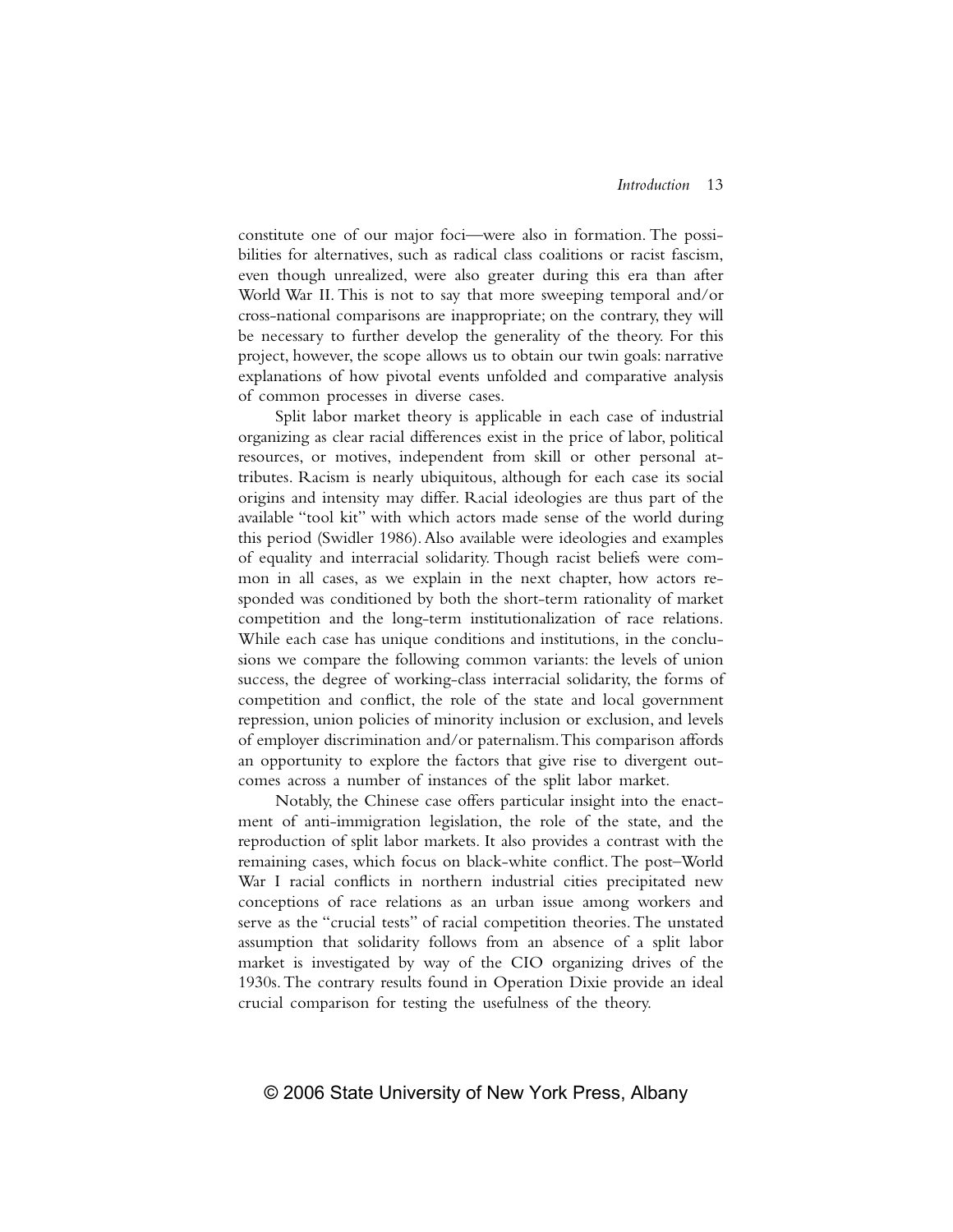## 14 RACIAL COMPETITION AND CLASS SOLIDARITY

We limit the analysis to determinants of race and labor relations in industrial unions, mainly but not exclusively to black-white relations. This excludes white ethnic (including Hispanic) conflict, gender stratification, craft union racism, and community relations. While split labor market theory may be important for any of these issues, they fall outside the scope of our inquiry and represent qualitatively different processes of discrimination. Additionally, we do not provide analyses of labor conflict involving Japanese, Native American, or other minority groups that represented a very small percentage of the labor force during the period in question. The exclusion of white ethnic variation may be the most troubling limitation to some, and we do not intend to imply that this is an unimportant consideration. But as Lieberson's (1980) authoritative study documents, the mobility patterns of blacks (and Chinese in our period)<sup>3</sup> differ qualitatively from those of white ethnics. The qualitative difference justifies analytical separation.

### ANALYTIC STRATEGY

This book examines a number of historically important cases that reveal the crosscutting effects of race and class on worker interests, mobilization, and the efficacy of the organized labor movement. Our goal is to explain when racial competition produces strikebreaking and when workers can overcome racial divisions through interracial class solidarity. The "analytic narratives" (Bates, Greif, Levi, Rosenthal, and Weingast 1998) in the following chapters underscore the salience of race relations for understanding the history of the labor movement in the United States. At the same time, race relations cannot adequately be studied without considering processes of class conflict and intra-class competition that may reinforce racial identity. Because the trajectories of race relations and the labor movement are historically linked, neither can be appropriately understood in isolation. Producing a comprehensive model and method of analysis is necessary for achieving our goal.

To help us analyze union organizing in split labor markets, we use Heckathorn's (1988, 1989, 1990a, 1990b) game theory models of collective action to simulate labor organizing (chapter 2). The model starts with the simple premise that unions reward strikers and punish strikebreakers, at least those it can monitor. Sanctions are applied and rewards gained by both the individual worker and the worker's group as a whole. Thus, all workers have an interest in encouraging the coopera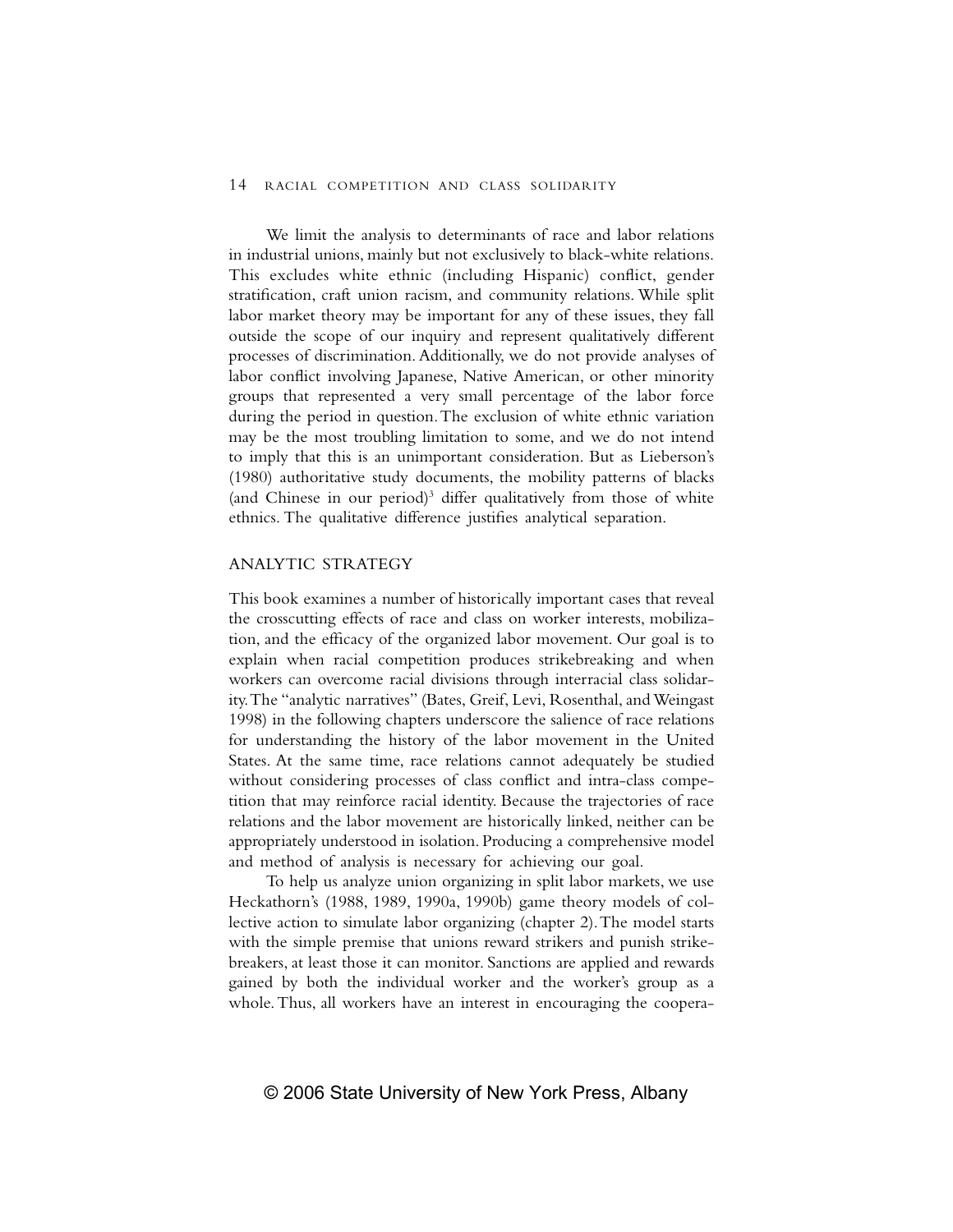tion of others (even more so than their interest in their own cooperation), which they achieve through their interpersonal connections. These connections contribute mightily to the effectiveness of the strike. Game theory often stops at the point of simulation, but we want to know how well the model applies empirically. This means comparing the narratives to see whether the predicted sequence of events occurs, and if so, under what conditions. By characterizing each strike in terms of the organizing sequence that it resembles, we can combine the game theory model with systematic case comparisons.

Starting with Skocpol's (1980) comparison of social revolutions, applications of formal comparative methods have become increasingly common and increasingly sophisticated. Ragin's (1987) development of QCA was a leap forward, principally because it provided a replicable methodology grounded in explicit logical principals. Its application requires analysts to confront contrary evidence, dismissed exceptions, and flawed assumptions; QCA makes explicit what researchers have to emphasize, dismiss, and assume in order to arrive at a particular interpretation. While QCA is useful as a comparative strategy, it relies on case simplification and thus does not provide the historical texture found in our narrative chapters, which are condensed from larger studies. Our approach is to present detailed case histories that can be analyzed in a comparative fashion with the goal of delineating those factors that account for minority strikebreaking and the varying levels of class solidarity associated with union organizing drives. Our use of QCA helps make our approach replicable, systematic, and explicit. However, because many of our conclusions will be obvious from the case histories themselves, and because readers primarily interested in the case histories may find the mechanics of QCA somewhat tedious, we have relegated our formal analyses to an appendix.

# ORGANIZATION OF THE BOOK

In the next chapter, we trace the development and review the precepts of racial competition and split labor market theories. Following the review, we use game theory principles to expand upon the theory's basic premises and derive models of working-class solidarity versus strikebreaking. Chapter 3 supplements the prior theoretical discussion by analyzing split labor markets in terms of the larger world economy. We argue that the uneven pattern of global economic development is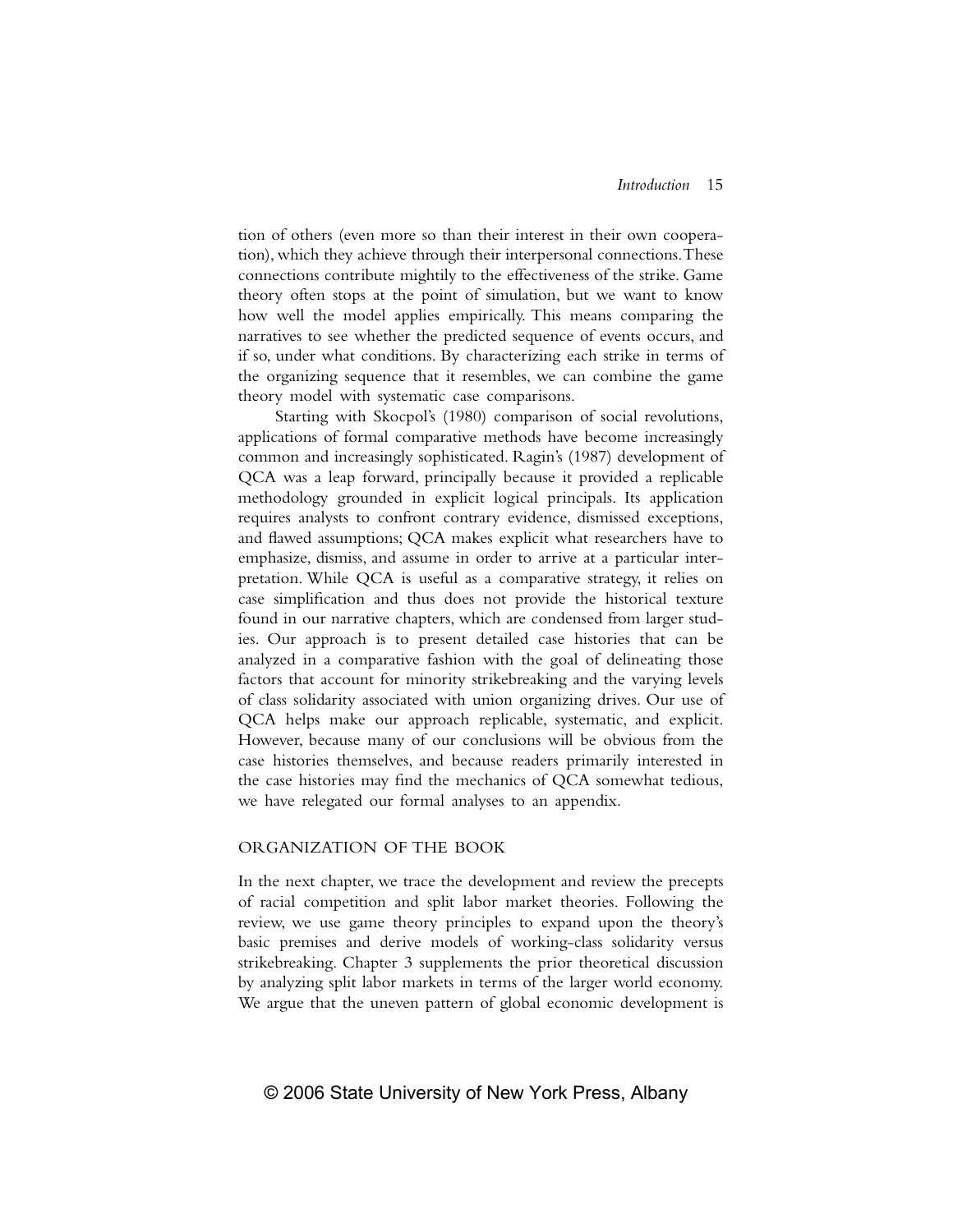associated with three distinct types of labor migration, each of which has implications for the reproduction of split labor markets, and hence, racial antagonism. Specifically, we review the sojourning immigration of Chinese into the United States in the nineteenth century and discuss significance of the Great Migration, which began to bring large numbers of black agricultural workers into northern cities circa 1916.

Chapters 4 through 7 present the case studies in chronological order, beginning with the Comstock miners' discrimination against Chinese workers in the nineteenth century in chapter 4, the 1919 steel strike in chapter 5, six organizing drives that became the heart of the CIO during the Great Depression in Chapter 6, and the postwar case of Operation Dixie in chapter 7. Each of these historical chapters provides a narrative sequence for the specific period. While we devote particular attention to the theoretical factors outlined in chapter 2, these narrative chapters contain all the major ingredients that our sources deemed historically relevant.

Comparing cases and testing theory in historical sociology differs in purpose from traditional social history, which seeks to offer novel interpretations of events. Social history necessarily draws on primary sources, while comparing cases requires an authoritative source or convergence among multiple sources. Critical case studies fall somewhere in between depending on how much past research has established the relevant facts. For instance, the narrative of the 1919 steel strike is well known, less so for the case of Chinese miners, while we offer a novel interpretation from primary sources of that less known case of Operation Dixie.

In chapter 8, we consider the results of our work for the development of racial competition theory and for understanding race and class relations in general. Our conclusions are informed by our case comparison, and for interested readers, we provide the technical details of our methodology in an appendix to the book. Our cases show that racial competition and conflict frequently become acute during labor organizing drives and strikes. More difficult to explain are the sources of employer discrimination and interracial solidarity, especially when the latter emerges despite racial competition. Utilizing our case comparison, we seek to further develop a theoretical framework and an appropriate methodology for the study of these phenomena. Our goal is the development of general theory, which we think is the ultimate